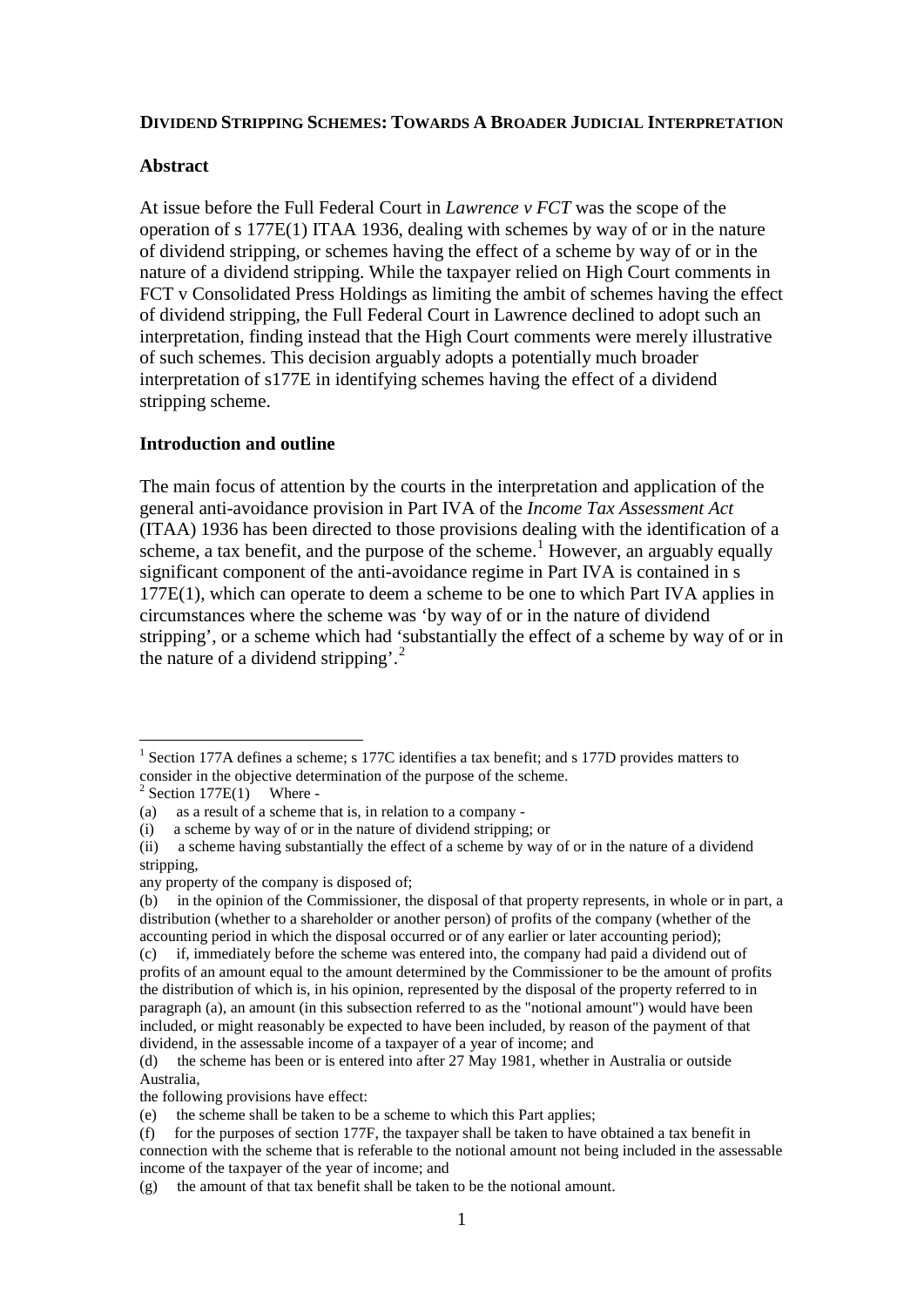While these provisions have previously been the subject of judicial consideration, they were the subject of particular focus in the Federal Court<sup>[3](#page-1-0)</sup> and Full Federal Court<sup>[4](#page-1-1)</sup> decisions in *Lawrence v FCT.* The transactions in the cases were characterised as distributable surplus arrangements, with the courts needing to determine whether such arrangements would fall within s 177E(1), and thus be subject to Part IVA.

This paper analyses the decisions in the *Lawrence* cases, examining in particular the development by the courts of the interpretation as to what would constitute a scheme 'having substantially the effect of a scheme by way of or in the nature of a dividend stripping'. It is suggested that the decisions in the cases arguably demonstrate that with changing community attitudes over time to such schemes, the courts are prepared to respond with a changing interpretation and broader application of taxation law, particularly where the transactions exhibit features which could be characterised as at least lacking any real commercial justification, if not being artificial or contrived.

The analysis in the paper suggests that evidence of the development of this wider judicial interpretation is provided by decisions such as that in *Lawrence* in the Full Federal Court. The court in that case declined to limit or interpret restrictively the comments of the High Court in *FCT v Consolidated Press Holdings[5](#page-1-2)* as to the indicia of a scheme having substantially the effect of a scheme by way of or in the nature of dividend stripping. Rather the court in *Lawrence* interpreted the High Court comments in *Consolidated Press Holdings* as illustrative only, thus leaving at large the identification of a scheme having substantially the effect of a scheme by way of or in the nature of dividend stripping.

### **Legislative background**

Following the limitations imposed by the courts on the operation of the then general anti-avoidance provision in s 260 ITAA 1936, the government introduced in 1981 a new general anti-avoidance provision intended to overcome these limitations.<sup>[6](#page-1-3)</sup> In broad terms, the major part of the provision applied when a scheme, as defined in s 177A, produced a tax benefit, defined in s 177C, and the dominant purpose of the scheme was the production of that tax benefit, with s 177D providing matters to consider in determining this objective purpose.

In addition to the provisions directed to anti-avoidance in general terms, s 177E(1) contained measures more specifically directed to preventing avoidance arrangements through the use of dividend stripping, which essentially involved a distribution being made in a more tax effective manner than would otherwise have been the case.

The requirement for the additional code for dividend stripping in Part IVA was explained in the Second Reading Speech introducing the Bill. The additional provisions were said to be needed as a result of the particular feature of these schemes

<span id="page-1-1"></span>

<span id="page-1-3"></span><span id="page-1-2"></span>

<span id="page-1-0"></span><sup>&</sup>lt;sup>3</sup> Lawrence v FCT [2008] FCA 1497; referred to hereafter as Lawrence (FC).<br>
<sup>4</sup> Lawrence v FCT [2009] FCAFC 29; referred to hereafter as Lawrence (FFC).<br>
<sup>5</sup> FCT v Consolidated Press Holdings (2001) 207 CLR 235.<br>
<sup>6</sup> Pri principal act offered choices for a transaction; and the inability to reconstruct a taxable transaction if the transaction was made void by s 260.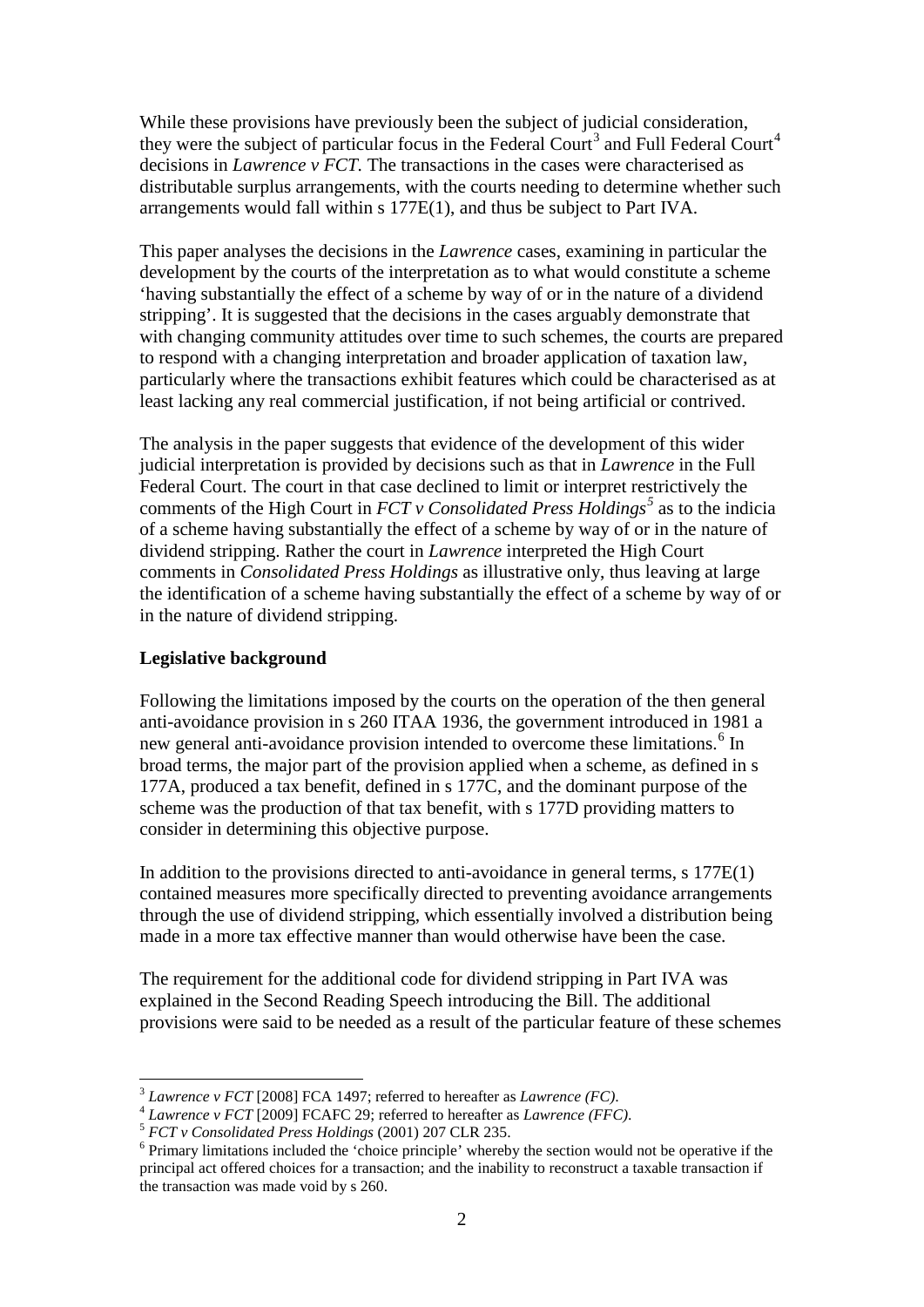when viewed in the context of the structure,<sup>[7](#page-2-0)</sup> the particular feature being that, for schemes of this nature, there may technically be no tax benefit whereby the scheme could be brought within the general Part IVA provisions. To prevent dividendstripping schemes escaping Part IVA, s 177E(1) was introduced as a supplementary code.

If a scheme is identified as a dividend stripping scheme for the purposes of s 177E(1), the consequence is that the scheme is one to which Part IVA can apply, allowing the Commissioner to cancel the tax benefit<sup>[8](#page-2-1)</sup>, and make compensating adjustments.<sup>[9](#page-2-2)</sup>

The circumstances in which a dividend stripping scheme may be a scheme to which Part IVA applies broadly require:

- as a result of a scheme by way of or in the nature of dividend stripping, or a scheme having substantially the effect of a scheme by way of or in the nature of a dividend stripping, property of a company is disposed of;
- the Commissioner forms the opinion that the disposal represents a distribution of profits of the company; and
- immediately before the scheme, if the company had paid a dividend out of profits of an amount equal to the amount determined by the Commissioner to be the amount of profits the distribution of which is represented by the disposal of property, the amount would have, or might reasonably be expected to have, been included in assessable income of a taxpayer.

The critical threshold condition to attract the operation of s 177E(1) is the identification of a scheme 'by way of or in the nature of dividend stripping' or a scheme 'having substantially the effect of a scheme by way of or in the nature of a dividend stripping'.

The Explanatory Memorandum (EM) accompanying the Bill suggested that s 177E(1) was intended to be a self-contained code to apply to dividend stripping schemes which effectively placed company profits in the hands of shareholders in a tax free form.[10](#page-2-3) While it is not clear from the legislation whether s 177E(1) was intended to be an exclusive code in relation to dividend stripping arrangements, it would be expected that, as a matter of statutory construction, the existence of a special provision would prevail over the more general provisions of Part IVA.<sup>[11](#page-2-4)</sup>

The EM explained the need for the additional provision in Part IVA in terms such that, although profits may have been stripped from a company, it may not be a reasonable hypothesis that, but for the scheme, the profits would have been paid as dividends. They may, in fact, have been retained in the company, in which case there would not have been a tax benefit.<sup>[12](#page-2-5)</sup>

<span id="page-2-0"></span><sup>&</sup>lt;sup>7</sup> Second Reading Speech for *Income Tax Laws Amendment Bill (No 2)* 1981. <sup>8</sup> Section 177F ITAA 1936.

<span id="page-2-3"></span><span id="page-2-2"></span><span id="page-2-1"></span><sup>&</sup>lt;sup>9</sup> Section 177G ITAA 1936.<br><sup>10</sup> Explanatory Memorandum accompanying *Income Tax Laws Amendment Bill* (No 2) 1981, at page 8.

<span id="page-2-4"></span><sup>&</sup>lt;sup>11</sup> Broadly generalia specialibus non derogant; also see Reseck v FCT 75 ATC 4213.<br><sup>12</sup> Above, note 10 - Section 177E: Stripping of company profits.

<span id="page-2-5"></span>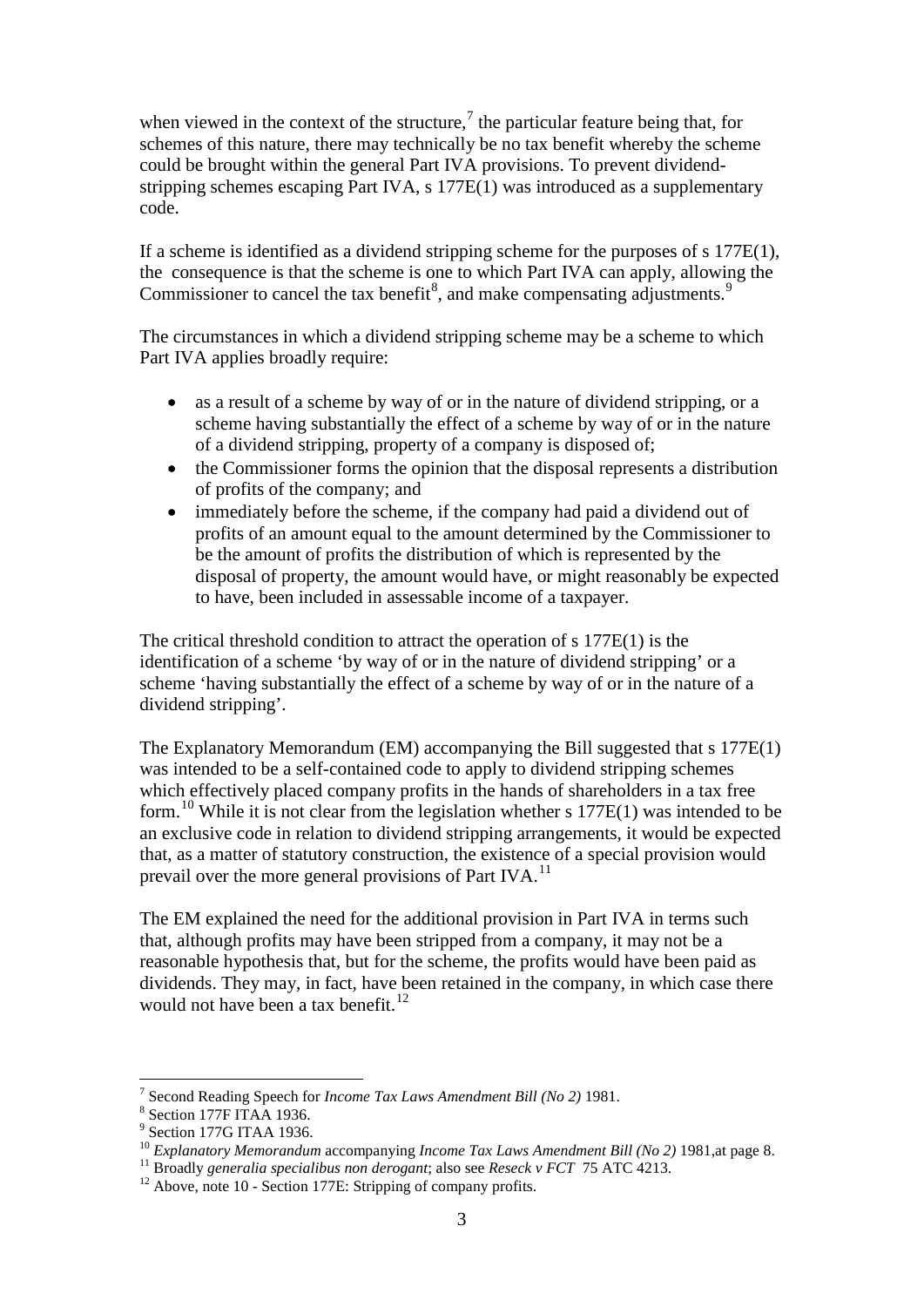In Taxation Ruling IT2627, the point is made that the term 'dividend stripping' has no precise legal meaning, with the EM and the Ruling outlining a traditional dividend stripping scheme as involving a stripping entity which purchased shares in a target company with accumulated profits, with the stripping entity paying shareholders a capital sum representing the profits, and then drawing off the profits in a nonassessable form.[13](#page-3-0)

In relation to schemes having substantially the same effect as a scheme by way of or in the nature of a dividend stripping, the EM suggested that such schemes may be those where the profits of the target company are not stripped by way of dividends, but by other transactions such as making irrevocable loans to associates of the stripper, or using profits to purchase near-worthless assets from an associate.<sup>[14](#page-3-1)</sup>

The use in the legislative provision of the terminology of 'schemes having substantially the effect' of a dividend stripping scheme must be seen as providing a potentially very wide ambit in relation to identifying such schemes, the intent being to preclude the use of variations on a theme to circumvent the first limb of s  $177E(1)(a)$ or the general provisions in Part IVA. As noted in the EM, s 177E is intended to be "… a supplementary code to deal with dividend-stripping schemes of tax avoidance and certain variations on such schemes."<sup>[15](#page-3-2)</sup>

It is significant that, unlike the general Part IVA provisions, s 177E(1) has no legislative threshold dependency on either an objective or subjective purpose of the scheme. On meeting the threshold tests, s 177E(1) could arguably automatically apply, with the scheme being one to which Part IVA applied, and the taxpayer being deemed to obtain a tax benefit. However, it may be expected that the purpose of parties to the scheme may assist in determining whether the scheme is by way of or in the nature of dividend stripping, or a scheme having substantially that effect.

That purpose is now a relevant component of s 177E(1) has been affirmed by the High Court in *Consolidated Press*, as discussed later in the paper.

The following analysis examines the interpretation by the Federal Court and Full Federal Court of the dividend stripping provisions, and application by the courts of these provisions to the issues raised in *Lawrence*.

#### **The transactions in** *Lawrence*

The facts of the *Lawrence* case were quite complex, involving two discrete but substantially identical series of transactions which effectively amounted to distributable surplus arrangements.<sup>[16](#page-3-3)</sup> As the two series of transactions were essentially the same, this paper outlines only one of the series of transactions. The diagram and details below summarise the main effects of the fifteen steps which were undertaken in the period between 10:30am and 12:55pm on June 8, 2003, with this process in itself leaving open the suggestion that the transactions could be

<span id="page-3-2"></span>

<span id="page-3-1"></span><span id="page-3-0"></span><sup>&</sup>lt;sup>13</sup> Taxation Ruling IT2627 paras 8, 9; EM at page 9.<br><sup>14</sup> Above, note 10.<br><sup>15</sup> EM at p 3; Note that this theme of variations on a dividend stripping scheme was reinforced by the<br>finding of Jessop J in the Federal Court d

<span id="page-3-3"></span><sup>&</sup>lt;sup>16</sup> The facts were outlined by the primary judge, Jessop J, in *Lawrence* (*FC*) at paras  $8 - 30$ .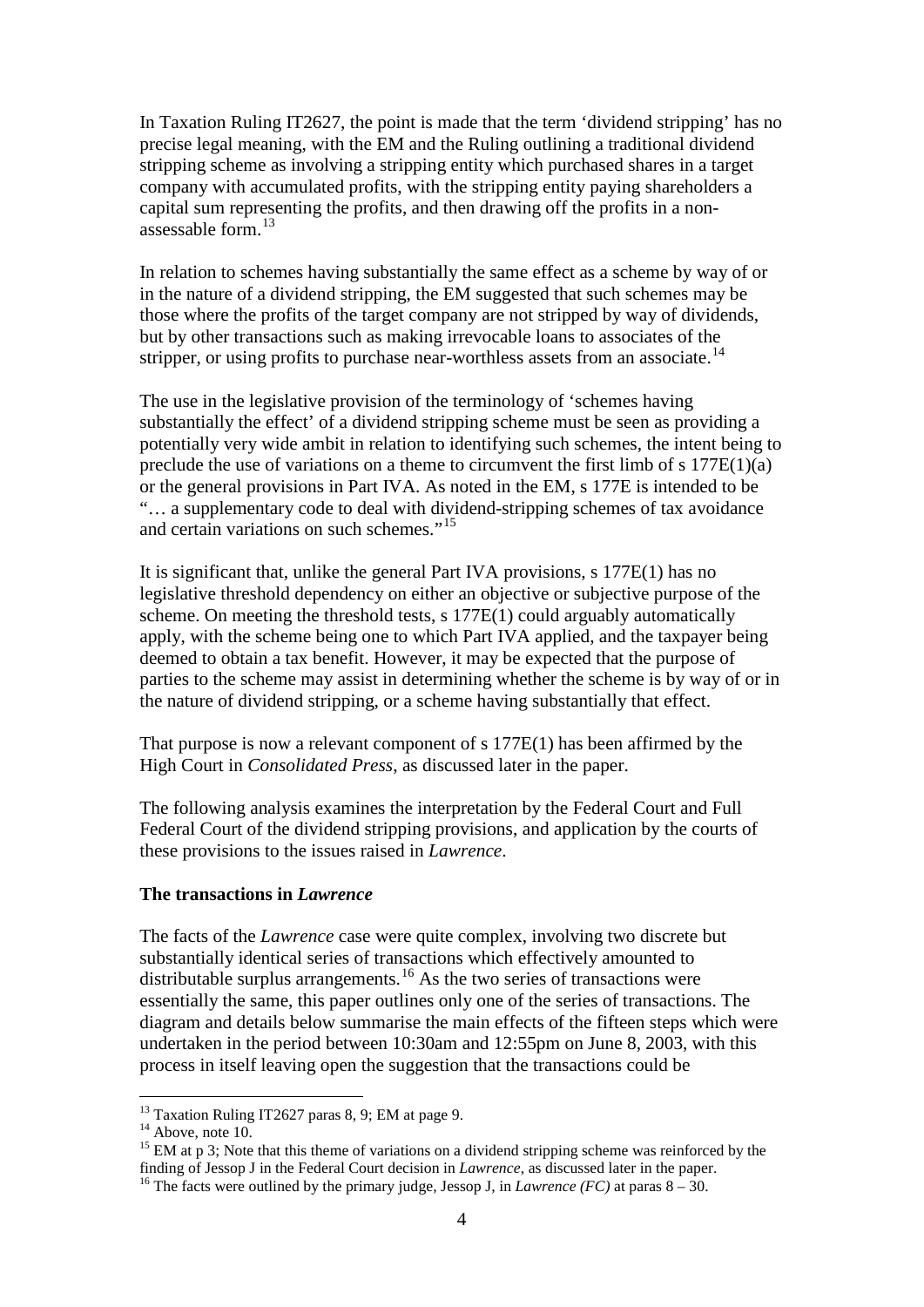characterised as not having a commercial basis, but being arguably little more than artificial and contrived.

Essentially the transactions involved a target company (Plaster Plus) with a distributable surplus acquiring shares which had an unpaid call and then subsequently paying the call on the shares. Value was then stripped from these shares purchased by Plaster Plus, with the stripped value being directed to Clearmink Trust, of which the shareholder in Plaster Plus was a discretionary beneficiary. Clearmink then made loans to this beneficiary (the shareholder in Plaster Plus) who received the amount as capital from Clearmink instead of as an assessable distribution from Plaster Plus.

Critical to the series of transactions was that there was no change in the shareholding in Plaster Plus, the target company, as might be expected in a traditional dividend strip. Rather it was the value strip from Plaster Plus in favour of Clearmink, followed by a non-assessable distribution from Clearmink to the shareholder of Plaster Plus, which were the transactions at issue.

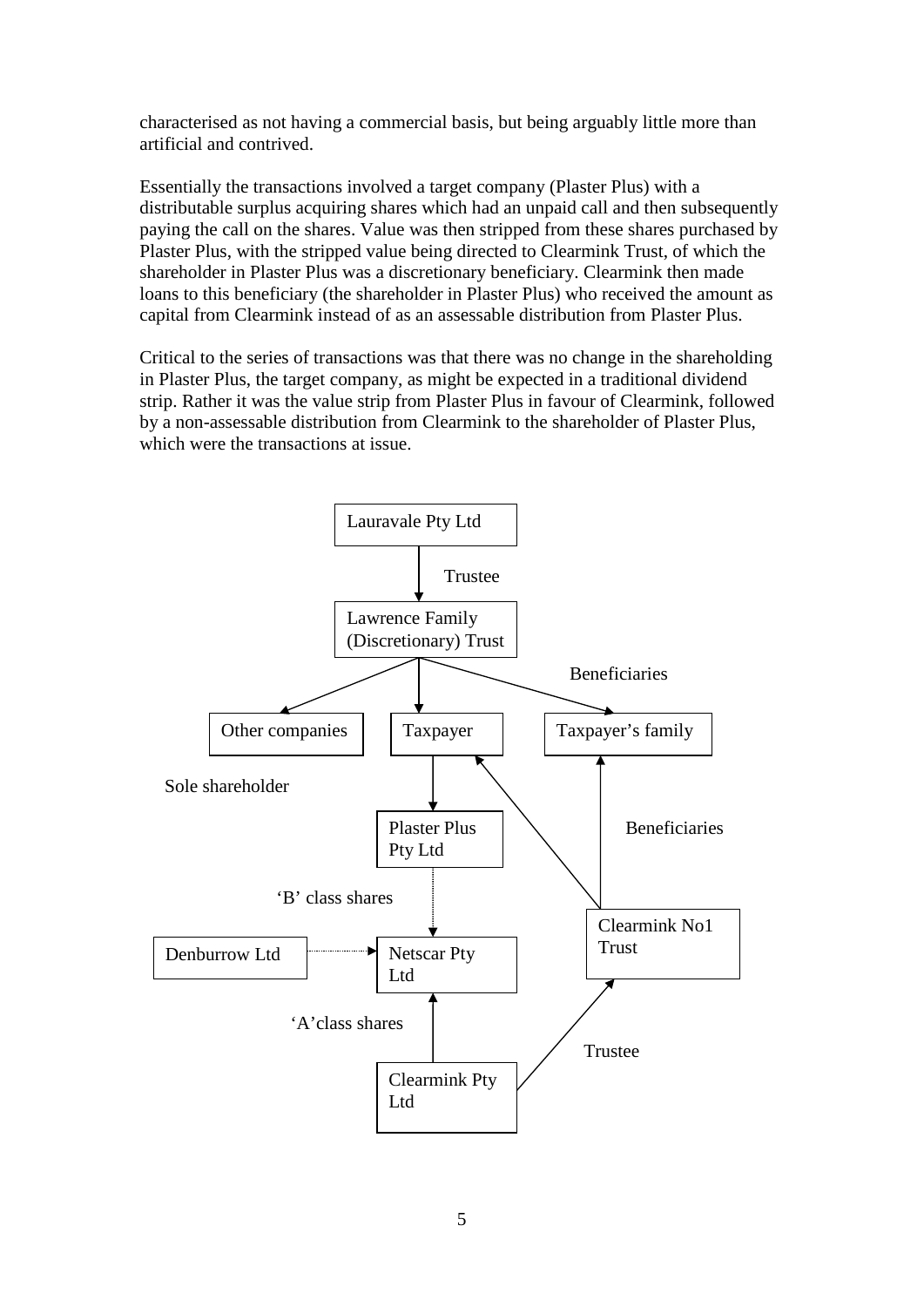The taxpayer in the case was the sole shareholder in Plaster Plus, which in the relevant year of income had \$1.9 million in taxable income, leaving the company with \$1.3 million in undistributed profits. Plaster Plus was thus the target company with distributable profits. The transactions outlined below were essentially designed to allow the taxpayer shareholder to access these distributable profits in a tax effective manner.

Netscar Pty Ltd had available 900,000 shares in a number of different share classes, with Clearmink Pty Ltd holding the only two issued shares in Netscar. Netscar amended its company constitution so that 'B' class shares for return of capital ranked pari passu inter se with all other shares in the capital of the company and in surplus assets and profits, with the two shares held by Clearmink being converted to 'A' class shares.

Denburrow Pty Ltd, a company controlled by the taxpayer's solicitors, applied to Netscar for 1700 'B' class shares which had a nominal value of \$1000, but were paid as to only \$1 per share. Netscar then issued a call on the 'B' class shares issued to Denburrow. Prior to paying the call, Denburrow sold the 'B' class shares to Plaster Plus at market value of the paid up amount of \$1700, with Plaster Plus then becoming liable for the call on the unpaid amount. Plaster Plus paid this call by a Promissory Note payable to Netscar for approximately \$1.7 million.

Plaster Plus, the target company, has thus purchased shares with an unpaid call, and had then paid the call on these purchased 'B' class shares.

At this stage the shareholding in Netscar comprised 2 'A' class shares held by Clearmink, and 1700 'B' class shares held by Plaster Plus, which had paid the call on the shares to Netscar.

Netscar again amended its constitution so that the 'B' class shares were entitled to a return of only \$1 per share, with no further entitlement, the consequence of which was that the 'A' class shares held by Clearmink had a substantial increase in value. The 'B' class shares held by Plaster Plus had a corresponding diminution in value which was recorded as an extraordinary loss in the accounts of Plaster Plus.

Effectively the value of the shares in Netscar held by Plaster Plus, the target company, had been stripped in favour of Clearmink, with the discretionary beneficiaries of Clearmink including the shareholder in Plaster Plus.

Netscar, with the \$1.7 million received from Plaster Plus for the call on the 'B' class shares, resolved to advance by way of a loan approximately \$1.7 million to Clearmink in Clearmink's capacity as trustee for the Clearmink No 1 Trust. The beneficiaries of the Clearmink No 1 Trust were the taxpayer and his family. The accounts of Clearmink No1 Trust showed loans made to the taxpayer, his wife, and Lauraval Pty Ltd, the trustee of the taxpayer's family discretionary trust.

With the value stripped from Plaster Plus to Clearmink, Clearmink had then made loans to the taxpayer. These amounts, representing the stripped distributable surplus of Plaster Plus, were received by the beneficiary in Clearmink (the shareholder in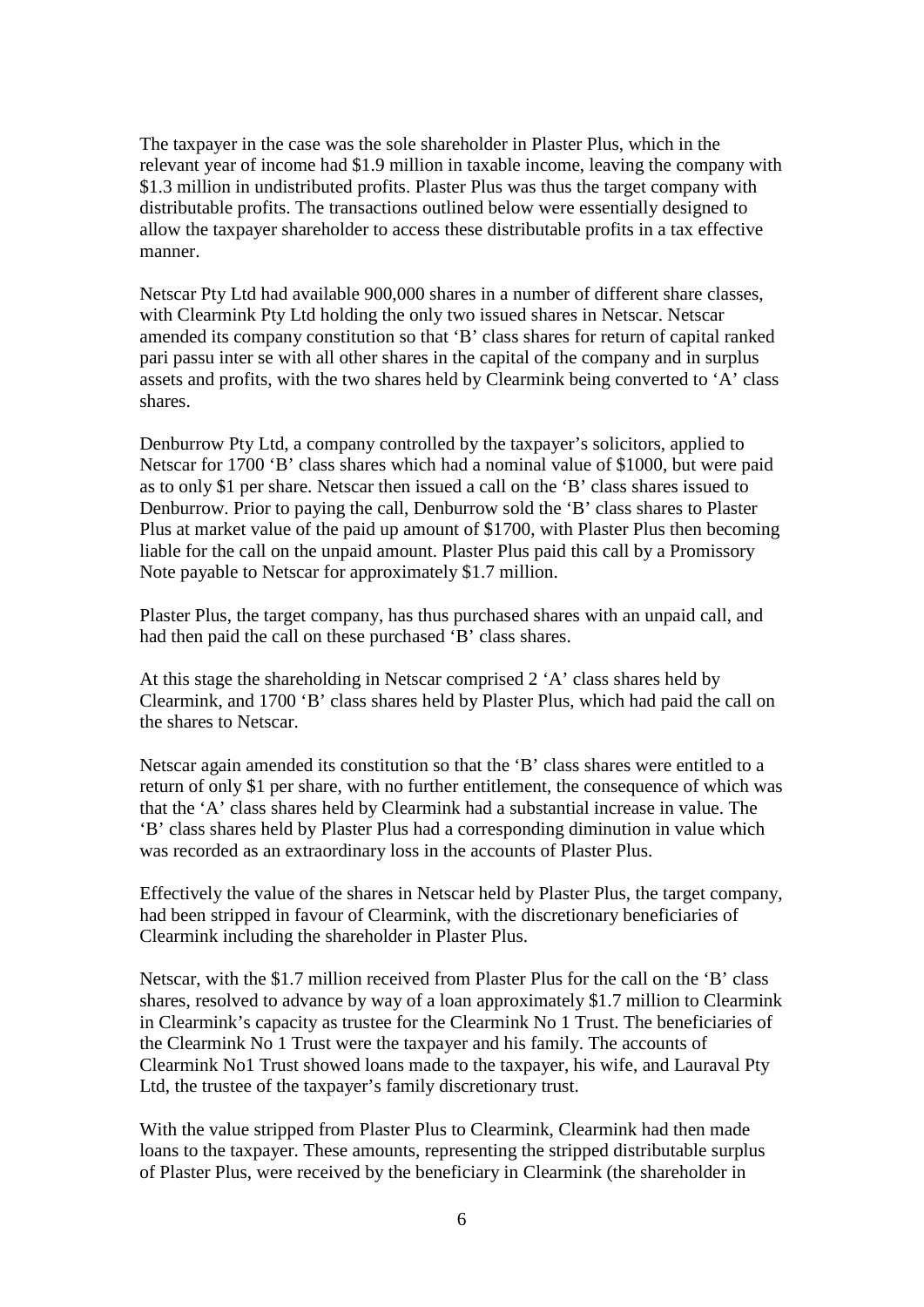Plaster Plus) in a capital form from Clearmink rather than an assessable form from Plaster Plus.

At no stage in the transactions had there been any change in the shareholding in Plaster Plus, the target company. As noted by Jessop J, the primary judge in the Federal Court, the end result of the series of transactions was that profits held for distribution by a company (Plaster Plus) in which the taxpayer was the only shareholder had been effectively converted to capital sums held by another company (Clearmink) on trust for a class of discretionary beneficiaries confined to the taxpayer and members of his family. $17$ 

## **Issues arising**

For the purposes of the current discussion, the significant issues which arose from the case concern three major areas:

- identifying the scope of the scheme;
- whether the scheme was by way of or in the nature of dividend stripping; and
- whether the scheme had substantially the effect of a scheme by way of or in the nature of a dividend stripping.

## *Scope of the scheme*

In seeking to limit the scope of an identified scheme in relation to the series of transactions, the taxpayer essentially argued that the relevant 'scheme' could not extend past the diminution in the rights of 'B' class shareholders in Netscar, and that the subsequent loans by the Clearmink No 1 Trust to the taxpayer, his wife and Lauravale could not be part of an identified scheme.

The taxpayer in *Lawrence* argued that the decision in *FCT v Hart[18](#page-6-1)* was authority for the proposition that a Part IVA scheme must be recognised in a way that gave it a sensible relation to the tax benefits sought and the dominant purpose, the result being that in the current case, the scheme should be confined to the transactions which were, according to the Commissioner, identified as being those in the nature of dividend stripping, or which had the effect of dividend stripping.<sup>[19](#page-6-2)</sup> Effectively, the argument suggested that a scheme, for the purposes of s 177E(1), could not include transactions which occurred later in time than the disposal of property under s 177E(1), and any later transactions should be ignored.<sup>[20](#page-6-3)</sup>

While accepting this submission at a general level, Jessop J distinguished the decision in *Hart*, which was concerned with a tax benefit under s 177C and a purpose under s 177D, from the current case which relied on s 177E, with no recourse to s 177C to identify the tax benefit.

In rejecting this temporal limitation on the scope of a scheme, his Honour suggested that "… the court should not, in my view, turn a Nelsonian eye to facts, circumstances

<span id="page-6-0"></span><sup>&</sup>lt;sup>17</sup> Above, note 3 at para 2.<br><sup>18</sup> *FCT v Hart* (2004) 217 CLR 216.

<span id="page-6-2"></span><span id="page-6-1"></span><sup>&</sup>lt;sup>19</sup> Above, note 3 at para 55.<br><sup>20</sup> Ibid.

<span id="page-6-3"></span>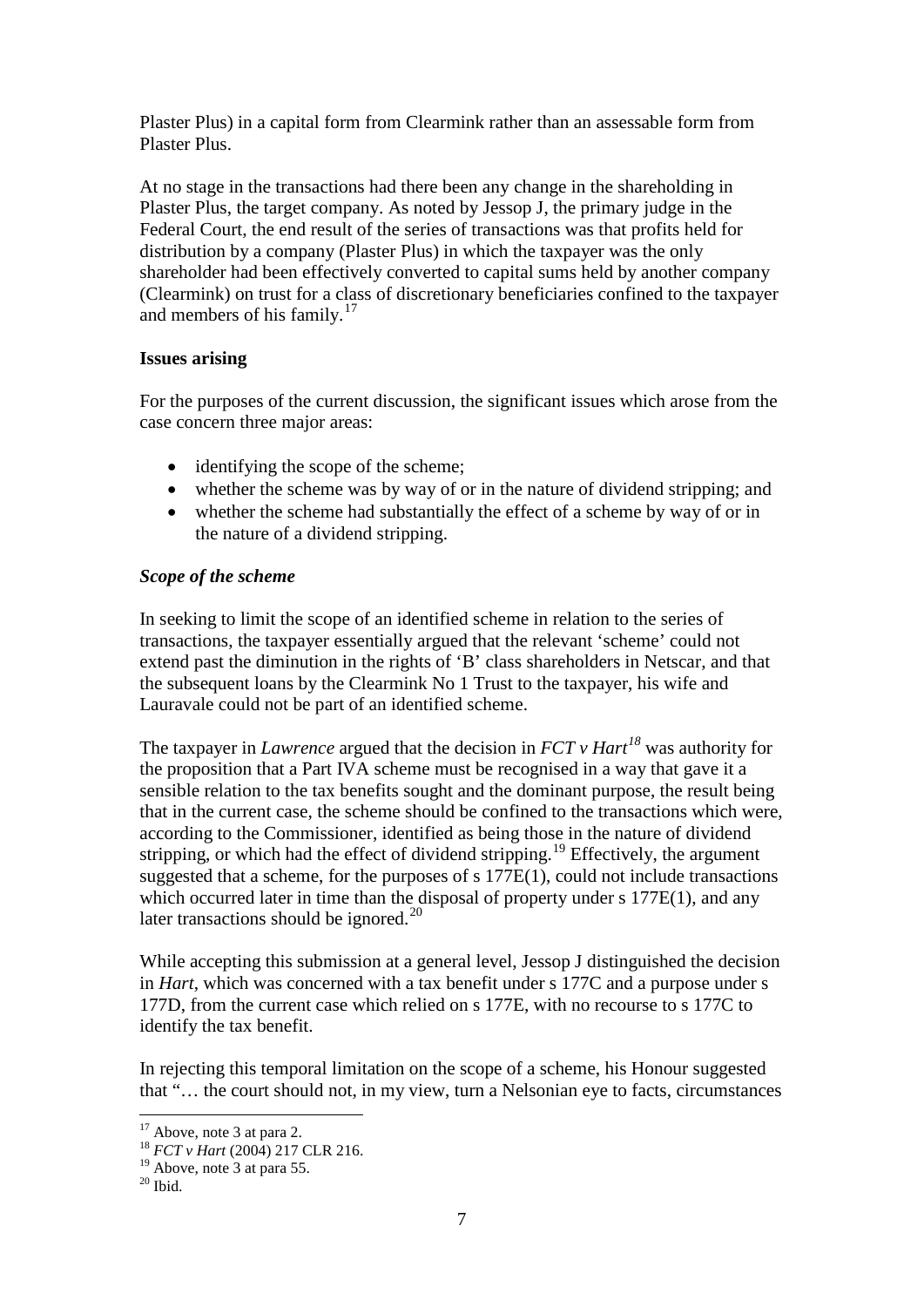or transactions which have the capacity to throw light on the matter merely because they post-date the property by reference to which the operation of the section is complete."<sup>[21](#page-7-0)</sup> His Honour added a further reason for not limiting the scope of a scheme, being that the concept of dividend stripping involved, as one of its aspects, a consideration of purpose, and in determining this purpose there was "… no warrant in s 177E for the *a priori* exclusion of facts or events, before or after the actual disposal...  $^{32}$  from the considerations reflecting on the purpose.

Although his Honour found that there was probably little that turned on whether the scheme went beyond the particular transactions or not, he took the view that whether schemes were by way of, or had substantially the effect of, dividend stripping should be approached as a composite enquiry, with all proven facts that had a rational tendency to provide the answer, being placed on the table.<sup>[23](#page-7-2)</sup>

While the scope and identification of a scheme has proven problematic in other Part IVA cases, it would appear that this finding of the primary judge was accepted, as the issue was not taken on appeal to the Full Federal Court.

#### *Schemes 'by way of or in the nature of dividend stripping'*

In relation to the issue of whether the scheme was a scheme 'by way of or in the nature of dividend stripping', Jessop J noted that no legislative definition was provided of what would constitute dividend stripping, but that the question has received considerable judicial deliberation in the *Consolidated Press* cases. [24](#page-7-3)

In *FCT v Consolidated Press Holdings Ltd (No 1)* in the Full Federal Court, the Court had regard to the identification of dividend stripping operations, the court finding that:

These four cases[on dividend stripping] had the following characteristics in common:

• a target company, which had substantial undistributed profits creating a potential tax liability either for the company or its shareholders;

• the sale or allotment of shares in the target company to another party...;

• the payment of a dividend to the purchaser or allottee of the shares out of the target company's profits;

• the purchaser escaping Australian income tax on the dividend so declared (whether by reason of a s 46 rebate, an offsetting loss on the sale of the shares, or the fact that the shareholders were resident outside Australia); and

• the vendor shareholders receiving a capital sum for their shares in an amount the same as or very close to the dividends paid to the purchasers (there being no capital gains tax at the relevant times)….

A further common characteristic of each of the schemes in the cases considered by Gibbs J, was that they were carefully planned, with all the parties acting in concert, for the predominant if not the sole purpose of the vendor shareholders, in particular, avoiding tax on a distribution of dividends by the target company. *[25](#page-7-4)*

<span id="page-7-3"></span><span id="page-7-2"></span>

<span id="page-7-1"></span><span id="page-7-0"></span><sup>&</sup>lt;sup>21</sup> Ibid at para 56.<br><sup>22</sup> Ibid. 23 Ibid at paras 57-58.<br><sup>23</sup> CPH Property v FCT (1998) 88 FCR 21 in the Federal Court; *FCT v Consolidated Press Holdings Ltd (No 1)* (1999) 91 FCR 524 in the FFC; and *FCT v Consolidated Press Holdings* (2001) 207 CLR 235 in the High Court.

<span id="page-7-4"></span><sup>25</sup> *FCT v Consolidated Press Holdings Ltd (No 1)* (1999) 91 FCR 524 at 561.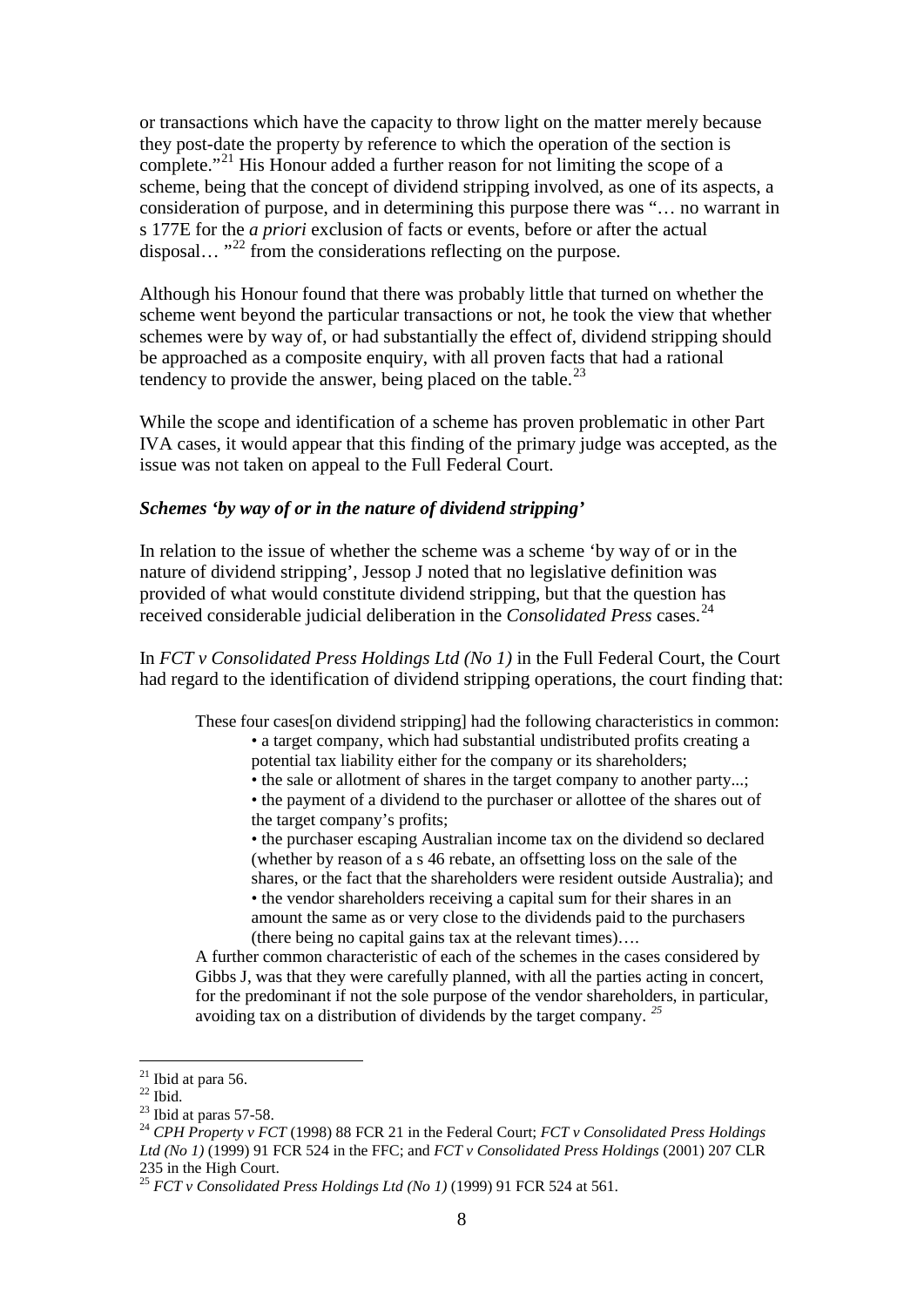In relation to what might constitute a scheme 'by way of or in the nature of dividend stripping, the Full Federal Court further noted that:

The terms of the first limb of s  $177E(1)(a)$  suggest that a scheme may fall within its scope, even though not all the elements of a dividend standard dividend stripping scheme are present. The use of the words "by way of or in the nature of" suggests that variations from the paradigm will not necessarily result in the scheme being excluded from the first limb, provided it retains the central characteristics of a dividend stripping scheme.*[26](#page-8-0)*

These central characteristics to which the court referred were the six points noted above, one of which was the purpose of the scheme. While the statute had not specifically required a purpose component for s 177E(1), the Full Federal court had added this requirement, and this was subsequently confirmed by the High Court.<sup>[27](#page-8-1)</sup>

The taxpayer in *Lawrence* submitted<sup>[28](#page-8-2)</sup> that there existed no potential tax liability for Plaster Plus or the taxpayer in relation to the undistributed profits held by Plaster Plus as tax had been paid on the profits. On this basis it was argued that the first of the conditions identified in *Consolidated Press No (1)* could not be satisfied.

While accepting that there could be no potential tax liability for Plaster Plus, Jessop J was not satisfied on this matter in relation to the taxpayer, and concluded that the first of the elements identified in *Consolidated Press No (1)* could be satisfied. His Honour considered that the first requirement in the *Consolidated Press* test was not that profits would necessarily have been distributed as dividends in the year of disposal, but rather, "(i)t is merely that the existence of the undistributed profits created a potential tax liability for shareholders."[29](#page-8-3) As explained by his Honour, the very point of introducing s 177E(1) was to catch those schemes which may not otherwise have been caught as it would not be possible to say that dividends would likely be paid but for the scheme.  $30$ 

However, while finding this first test satisfied, His Honour could not be satisfied that the other characteristics were present in the current case, and therefore concluded that the scheme did not meet the s  $177E(1)$  test of being 'by way of or in the nature of dividend stripping'.

The Full Federal Court in *Lawrence* noted that it was not surprising that this finding by the primary judge was not subject to appeal, affirming that the scheme did not possess the characteristics required to be a scheme 'by way of or in the nature of dividend stripping'. $31$ 

*Schemes 'having substantially the effect of a scheme by way of or in the nature of a dividend stripping'*

<span id="page-8-1"></span><span id="page-8-0"></span><sup>&</sup>lt;sup>26</sup> Ibid at 566.<br><sup>27</sup> Above, note 5 at para 133.<br><sup>28</sup> Above, note 3 at para 54.<br><sup>29</sup> Ibid at para 72

<span id="page-8-2"></span>

<span id="page-8-5"></span><span id="page-8-4"></span><span id="page-8-3"></span> $\frac{30}{31}$  Ibid at para 64.<br> $\frac{31}{31}$  Above, note 4 at para 30.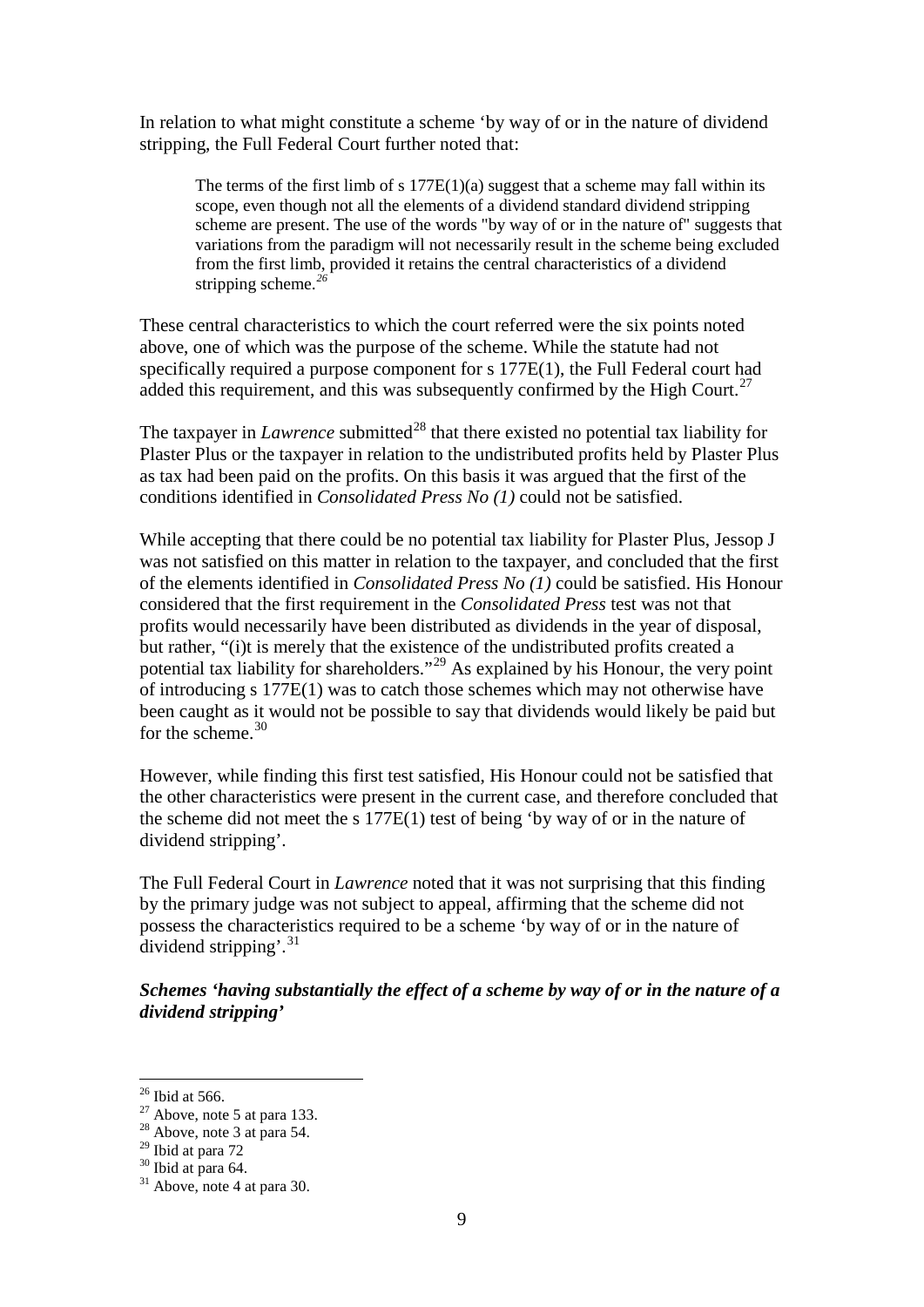The second threshold test to attract the operation of s 177E(1) is that a scheme has 'substantially the effect of a scheme by way of or in the nature of a dividend stripping,' and the discussion below considers the interpretation by the court of this phrase, and the apparent broadening in the interpretation arising from the decision in *Lawrence*.

On this issue, the taxpayer had argued that the only way in which paragraph (ii) of s  $177E(1)(a)$  operated to extend paragraph (i) was that profits of a target company were distributed by some means other than payment of a dividend, but that the provision still required that the shares of the target company had been purchased from the original shareholders. As the shares in Plaster Plus had not changed hands, and there had been no distribution of the profits of Plaster Plus to new owners, the taxpayer's view was that the scheme could not be said to substantially have the effect of a dividend stripping scheme.

In the Federal Court, Jessop J noted that "… the distinction between a scheme which is by way of or in the nature of dividend stripping and a scheme which is not such a scheme but which has substantially the effect of such a scheme is not an easy one,<sup>[32](#page-9-0)</sup> with the legislation requiring the courts "... to look at circumstances other than the mere fact that company property has been disposed of in a way which represents a distribution of profits."<sup>[33](#page-9-1)</sup> His Honour had regard to the EM, noting that  $\cdots$ ... Parliament wanted to catch 'variations' on dividend stripping schemes, and considered that the unifying principle of all such schemes and variations was that they had the *effect* of placing company profits in the hands of shareholders in a tax-free form, in substitution for taxable dividends.<sup>[34](#page-9-2)</sup>

His Honour noted that the EM stated that the category of schemes having substantially the effect of a dividend stripping scheme would include:

> …schemes in which the profits of the target company are not stripped from it by a formal dividend payment but by way of such transactions as the making of irrevocable loans to entities that are associates of the stripper, or the use of the profits to purchase near-worthless assets from such associates.<sup>3</sup>

It is suggested that this highlighted the legislative intention that schemes having substantially the effect of a dividend stripping could diverge greatly from a traditional dividend stripping arrangement, and still be squarely within the scope of the application of s 177E(1).

These comments from the EM would also appear to be reflected in the decision in *Consolidated Press Holdings* in the High Court, where the court had concluded that schemes having substantially the effect of a dividend stripping scheme were those schemes where some means other than a dividend or deemed dividend was used in making the distribution.<sup>[36](#page-9-4)</sup> As noted by the High Court,

<span id="page-9-1"></span><span id="page-9-0"></span><sup>&</sup>lt;sup>32</sup> Above, note 3 at para 76.<br><sup>33</sup> Ibid.<br><sup>34</sup> Ibid. 35 Ibid at para 78<br><sup>36</sup> Above, note 5.

<span id="page-9-2"></span>

<span id="page-9-3"></span>

<span id="page-9-4"></span>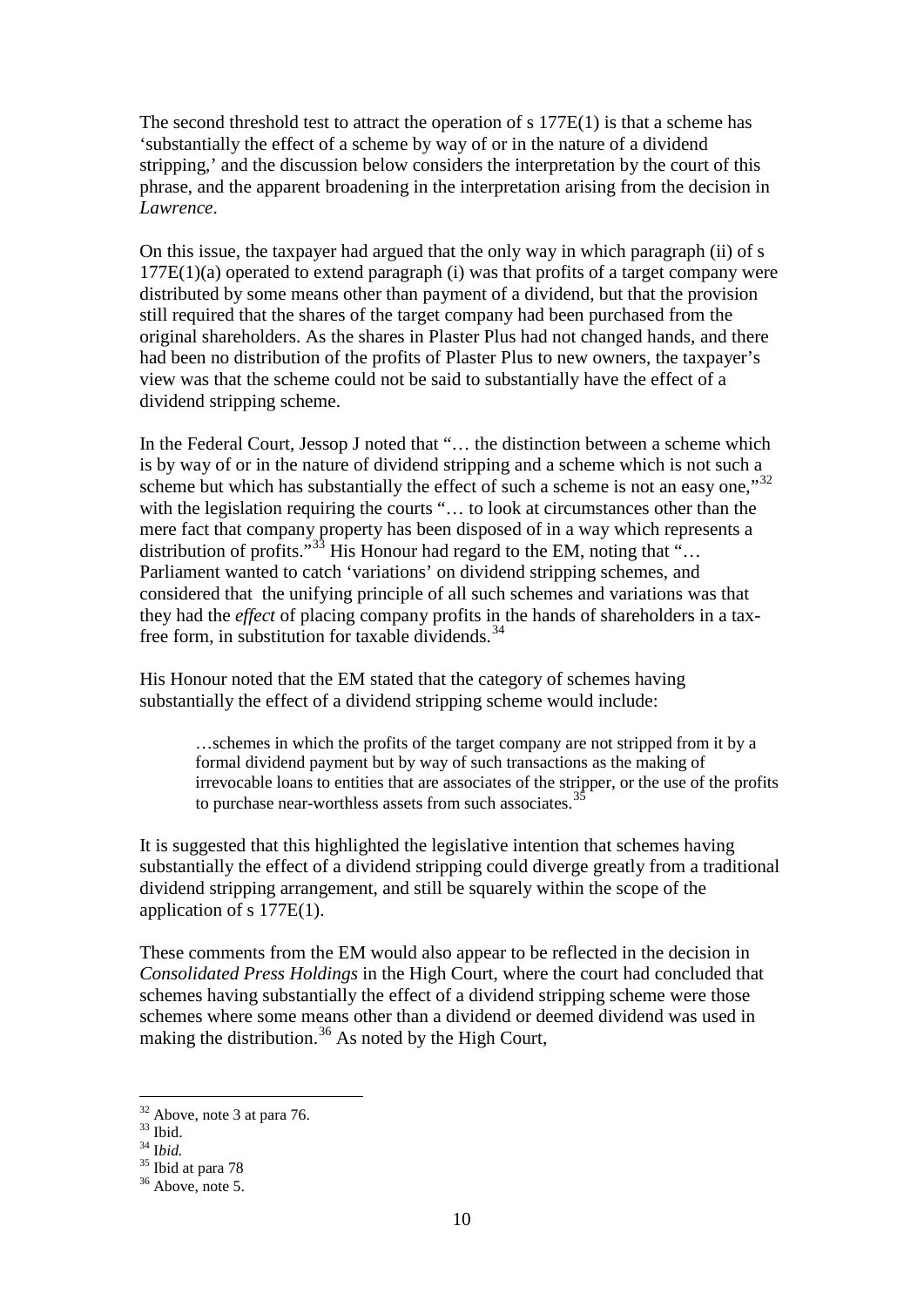But a scheme may have substantially the effect of a scheme by way of or in the nature of dividend stripping even though some means other than a dividend or deemed dividend is employed to make the distribution.<sup>[37](#page-10-0)</sup>

The High Court in *Consolidated Press* had also examined the requirement for a taxavoidance purpose in the application of s 177E(1), and had concluded that there did need to be such a purpose. As noted by the Court, s 177E had been placed in Part IVA to supplement the anti-avoidance provisions, and as a result "… (t)his is not an example of a statutory provision in respect of which a purposive construction is merely an available choice; such a construction is necessary."<sup>[38](#page-10-1)</sup>

Jessop J noted that if this formulation of a scheme having the effect of a dividend stripping scheme by the High Court, and the examples in the EM, were read as an exhaustive statement of what would constitute a scheme having substantially the effect of a dividend stripping, then this would provide support for the taxpayer's position. However, His Honour did not read this formulation as being definitive, but merely as providing examples or illustrations only.<sup>[39](#page-10-2)</sup>

In relation to the EM, his Honour stated that

… the relevant paragraph is expressed as providing examples or indications only, and not as though definitive. I do not read the paragraph as indicating a legislative intention that there always need be a separate person or entity, into whose hands the relevant shareholding has first passed. Indeed, the reference to near-worthless assets, as an alternative to a formal dividend payment, amply accommodates a situation in which the target company itself purchases such assets from associates of its existing shareholders. $40$ 

It is suggested that Jessop J, by this interpretation, is distinguishing schemes 'by way of or in the nature of dividend stripping' from schemes 'having substantially the effect' of a dividend stripping scheme, and in so doing, is providing a broader formulation for the latter category of scheme. In particular, his Honour is suggesting that the characteristic of schemes in the nature of dividend stripping, whereby there is a disposal of interests in the target company, is not a requirement for schemes having substantially the effect of dividend stripping schemes, thus extending the realm of schemes having substantially the effect of dividend stripping beyond the more traditional view of a scheme by way of or in the nature of dividend stripping.

In relation to the High Court finding in *Consolidated Press*, Jessop J noted that :

I do not think that the High Court's words – "except for the fact that the distribution by the target company was not by way of a dividend or deemed dividend" – should be pressed into service to justify the conclusion that a scheme will never fall within subpar (ii) unless it involves the transfer of shares in the target company to a person or entity separate from the original shareholders. That would be to extend the meaning of those words beyond anything that their Honours had in contemplation.

<span id="page-10-0"></span> $\frac{37}{38}$  Ibid at para 140.<br> $\frac{38}{36}$  Ibid at para 132.

<span id="page-10-2"></span><span id="page-10-1"></span> $39$  Above, note 3 at para 80.<br> $40$  Ibid.

<span id="page-10-3"></span>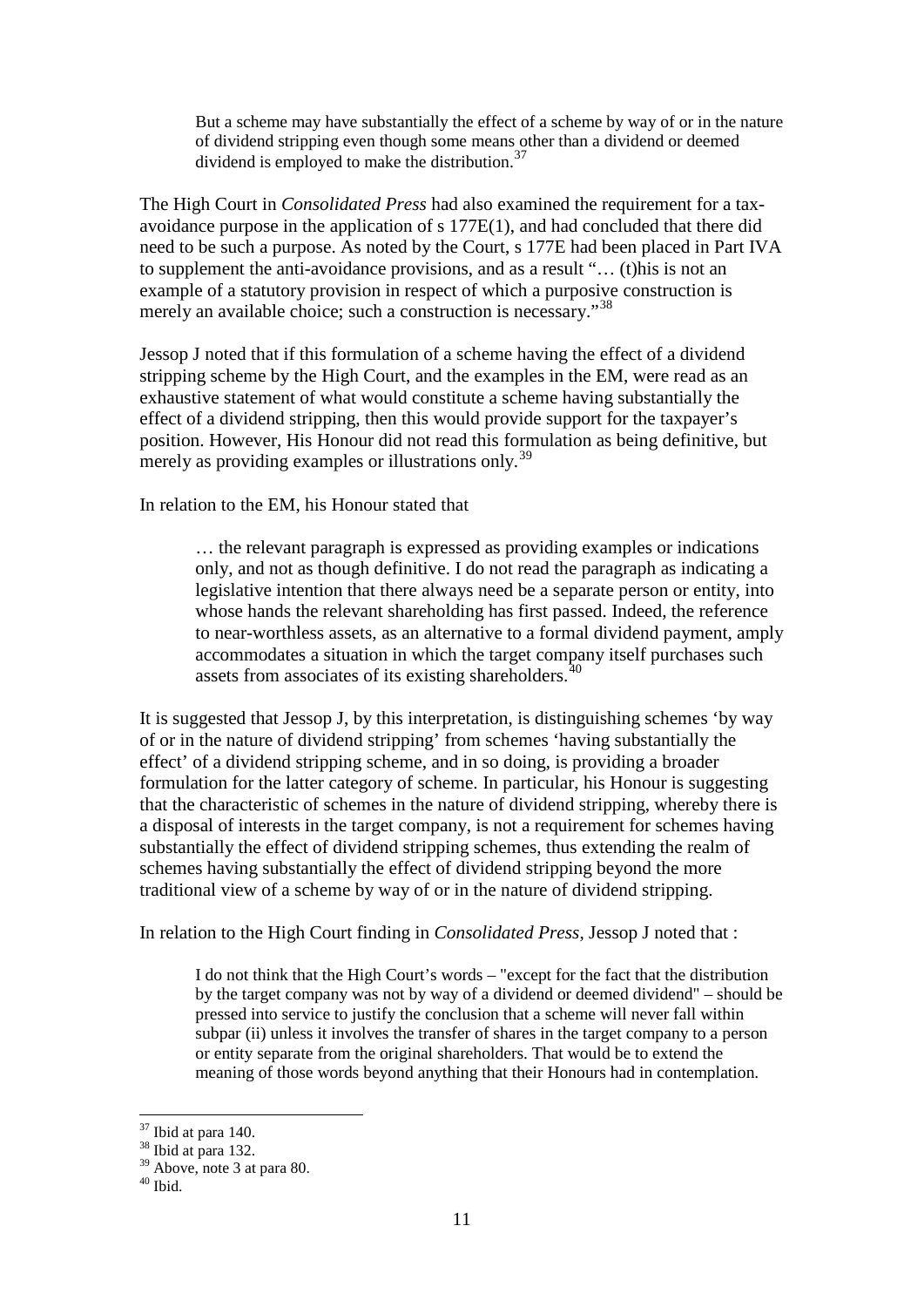When (the High Court) pointed put that the subparagraph was 'aimed at' a scheme that would be within subpara (i) save for the fact `that the distribution was not by way of dividend, their Honours were, in my respectful view, stressing that the difference between subpara (i) and subpara (ii) lay in the means adopted to distribute the profits of the target company.[41](#page-11-0)

Again this highlights the broader interpretation of schemes 'having substantially the effect' of dividend stripping, with the High Court suggesting that there is no requirement under this second limb for there to be a change in ownership of interests in the target, as would be required to satisfy the first limb of a sheme 'by way of or in the nature of dividend stripping'. Because there is no requirement under the second limb for a change in ownership of interests in the target, the distribution by the target need not be by way of a dividend or deemed dividend, which would be the expected means of distribution with a traditional dividend strip where there would be new ownership of the target.

In his consideration of the High Court decision in *Consolidated Press*, Jessop J also reinforced the finding of the High Court as to the requirement for a tax-avoidance purpose for the second limb of s 177E(1):

… their Honours' concern was to lay out their reasons for holding that the presence of a tax-avoidance purpose was a requirement of subpara(ii), no less than of subpara (i) … It followed that the requirement for a tax-avoidance purpose, being basic to the idea of dividend stripping in any form, existed equally under subpara (ii).<sup>[42](#page-11-1)</sup>

On this basis of the foregoing considerations, Jessop J was prepared to find that "(b)oth for the taxpayer and for the revenue, the effects of the schemes in the present case were substantially the same as the effect of a scheme by way of or in the nature of dividend stripping.",[43](#page-11-2)

His Honour considered that the facts in the current case provided an example of the way that profits of a company could be placed in the hands of an associate of the taxpayer in a tax free form, and he considered it consistent with the aims of the section that the second limb of s  $177E(1)(a)$  be construed to cover examples of this kind.<sup>[44](#page-11-3)</sup> As noted by his Honour, "... the value ... that started out as undistributed profits in Plaster Plus … had become accretions to the capital of the Clearmink trusts. Subject only to the discretionary nature of these trusts, the applicant and his associates were beneficially entitled to that capital."<sup>[45](#page-11-4)</sup>

This component of the judgment in *Lawrence* was subject to appeal to the Full Federal Court.

The Full Federal Court<sup>[46](#page-11-5)</sup> concurred with the findings of the primary judge that the passage from *Consolidated Press* in the High Court was not definitive but merely

<span id="page-11-3"></span><span id="page-11-2"></span>

<span id="page-11-5"></span><span id="page-11-4"></span>

<span id="page-11-1"></span><span id="page-11-0"></span><sup>&</sup>lt;sup>41</sup> Ibid at para 81 – 82.<br><sup>42</sup> Ibid at para 81.<br><sup>43</sup> Ibid at para 85.<br><sup>45</sup> Ibid at para 85.<br><sup>46</sup> Ryan, Stone and Edmonds JJ.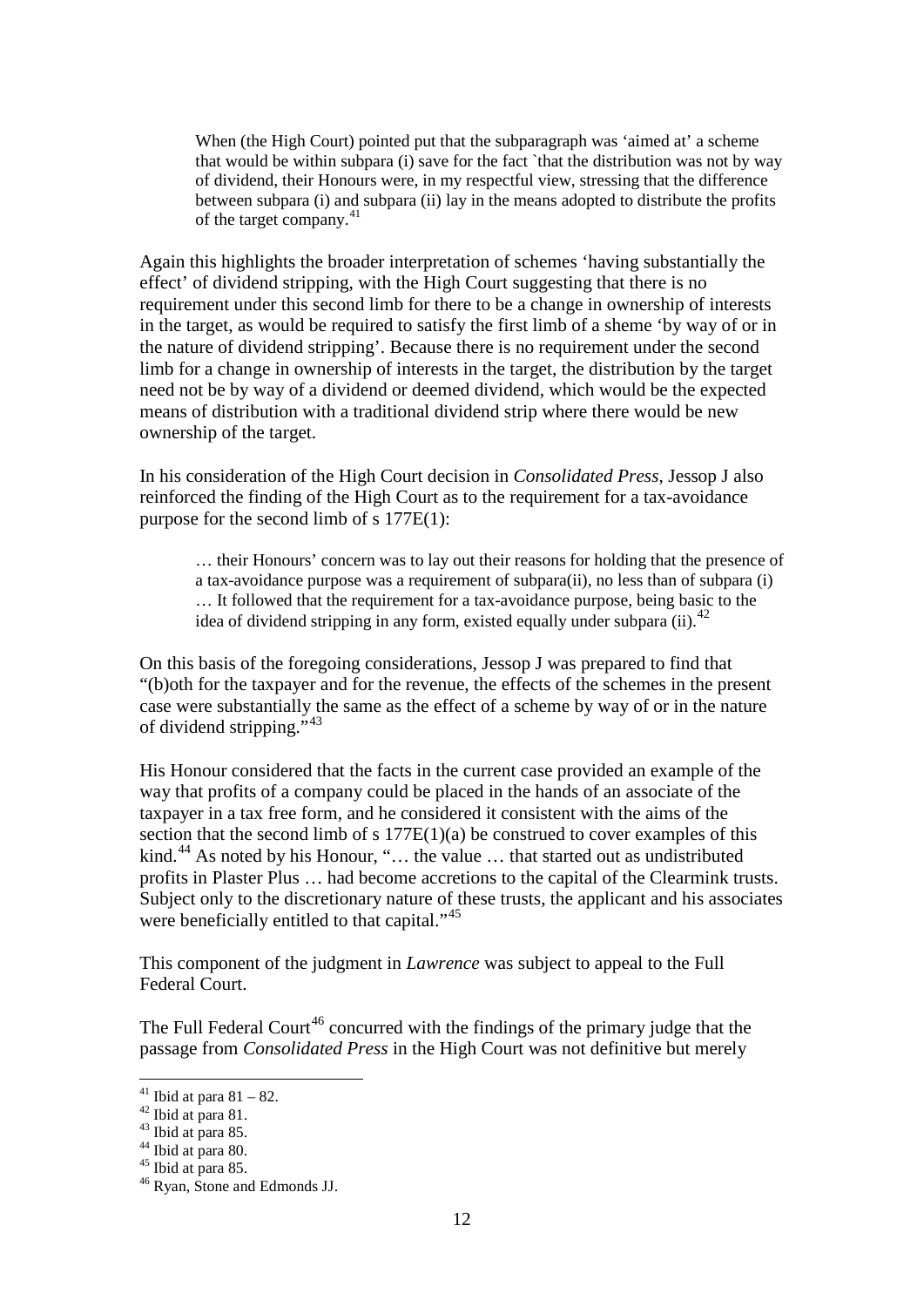illustrative of schemes which would substantially have the effect of a dividend stripping scheme. Their Honours concluded that "(h)aving regard to the terms of the second limb of s 177E(1)(a) and the extrinsic material … the Plaster Plus transactions … are paradigm examples of a scheme to which the second limb was intended to apply."<sup>[47](#page-12-0)</sup>

Their Honours went further, however, suggesting that the passage from *Consolidated Press* which was relied on by the taxpayer was in fact obiter. As noted by their Honours, "*Consolidated Press* was a first limb case … The only reason the second limb of s 177E(1)(a) was considered by the Full Court and the High Court was because of the primary judge's reasoning that the second limb did not require the presence of a tax avoidance purpose." [48](#page-12-1)

With the comments of the High Court in *Consolidated Press* being cast as obiter, the comments could not be relied on by the taxpayer in this case as limiting the scope of application of the second limb of s  $177E(1)(a)$ . It is suggested that this again illustrates that the decision in *Lawrence* provides evidence that courts will not consider themselves constrained or limited in the application of anti-avoidance provisions, particularly if they consider the transactions appear to lack a commercial rationale, but appear to have the characteristics of being artificial or contrived.

## **Broadened scope of schemes 'having substantially the effect'**

Prior to the decisions by the Federal Court in the *Lawrence* cases, the prevailing guidance as to whether a scheme had substantially the effect of a dividend stripping scheme lay in the EM and in the finding of the High Court in *Consolidated Press*. This decision held that:

What sub-par (ii) was aimed at was a scheme that would be within sub-par (i) except for the fact that the distribution by the target company was not by way of a dividend or deemed dividend. Dividend stripping does not lose its connotation of tax avoidance purpose. But a scheme may have substantially the effect of a scheme by way of or in the nature of dividend stripping even though some means other than a dividend or deemed dividend is employed to make the distribution.*[49](#page-12-2)*

This finding suggested that the court saw the additional ground covered by sub-par (ii), relating to schemes having substantially the effect of a dividend stripping scheme, involving a target company making a distribution in a manner other than a dividend or a deemed dividend. Such an interpretation would be in accord with the traditional concept of dividend stripping, where the rationale involved new owners accessing profits held by the target company in a more tax effective manner than would have been available to the previous shareholders.<sup>[50](#page-12-3)</sup>

If such was intended by the court, then a distribution in a manner other than as a dividend or deemed dividend by an entity other than the target company would presumably be outside the scope of sub-par (ii), and not fall within Part IVA. This

<span id="page-12-1"></span><span id="page-12-0"></span><sup>&</sup>lt;sup>47</sup> Above, note 4 at para 52.<br><sup>48</sup> Ibid.<br><sup>49</sup> Above, note 5.

<span id="page-12-3"></span><span id="page-12-2"></span><sup>&</sup>lt;sup>50</sup> See, for example, *Investment and Merchant Finance Corp. v FCT* (1971) 125 CLR 249.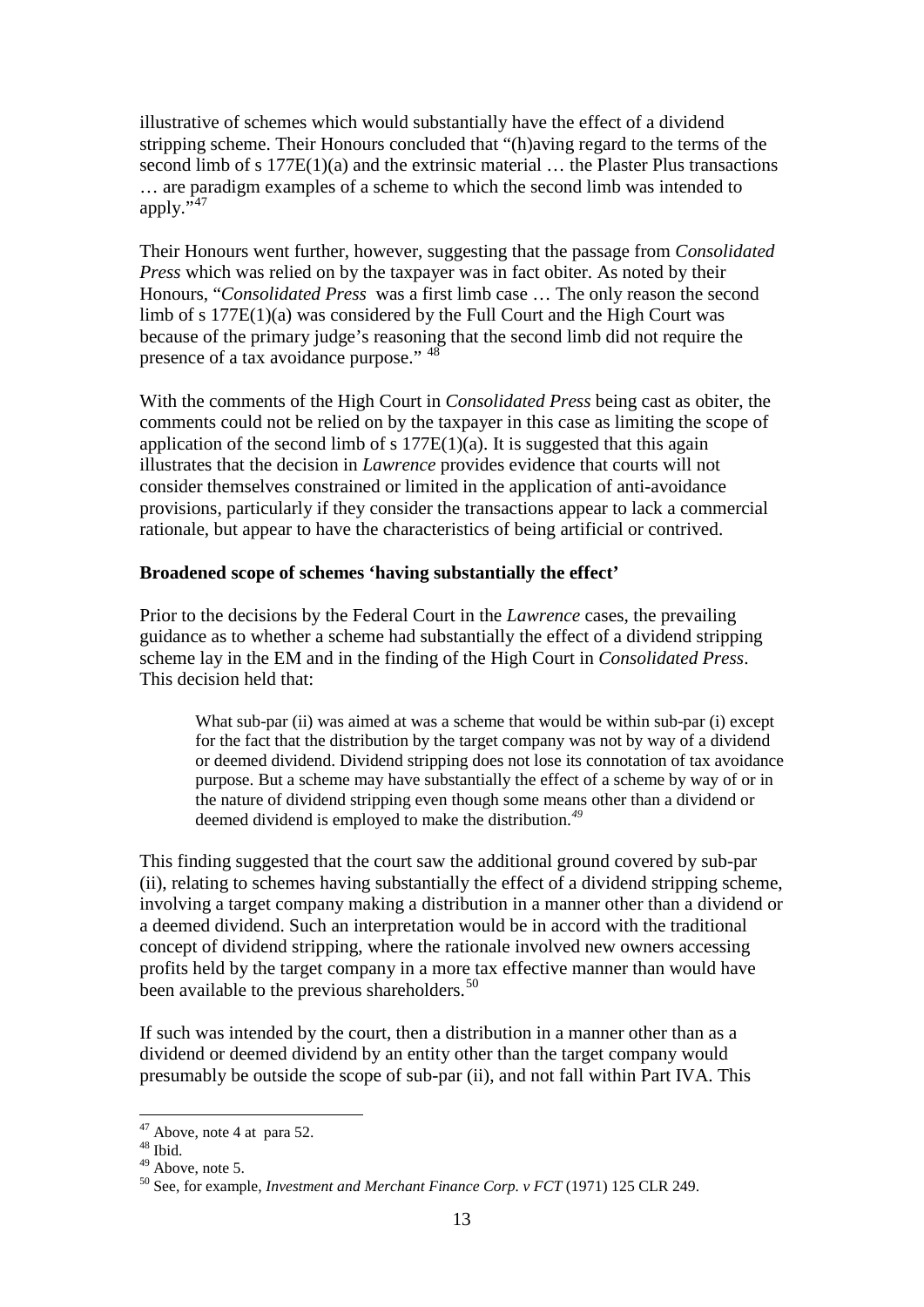was the very argument relied on by the taxpayer, and presumably the rationale underlying the taxpayer's complex arrangement, whereby the tax effective distribution was not made by the target company but an associate of the target.

However, the finding of the primary judge in *Lawrence*, with which the Full Federal Court agreed, was that this narrow interpretation of the decision in *Consolidated Press* was not what the court had intended. By finding that the court in *Consolidated Press* was merely providing non-exhaustive illustrative examples of the situations where the second limb of s 177E(1)(a) may apply, the decision in *Lawrence* rejects the notion that a dividend stripping scheme requires a distribution by the target to new shareholders. The decision broadens the scope of s  $177E(1)(a)(ii)$  so that a distribution by another entity, other than the target, can still taint the transaction, rendering it subject to Part IVA.

The Full Federal Court in *Lawrence* went further, suggesting that by having regard to the terms of the legislation and the extrinsic material, the transactions in this case were "... paradigm examples of a scheme to which the second limb (of s  $177E(1)(a)$ ) was intended to apply."<sup>[51](#page-13-0)</sup> It may be suggested that the apparent artificial and contrived nature of the arrangements can only have assisted the court in reaching such a conclusion.

What the decision of the court in this case suggests is that there can be variations from the traditional dividend strip, and the arrangement may still have substantially the effect of a dividend stripping scheme. The particular variations encompassed in this case were that there need be no change of ownership interests in the target, and consequently the distribution need not be by the target in the form of dividend or deemed dividend, which would be the traditional manner of distribution if the target was subject to new ownership.

Additionally, the Full Federal Court in *Lawrence* also suggested that the comments of the Full Federal Court and the High Court in *Consolidated Press* in relation to s  $177E(1)(a)(ii)$  were obiter, as the cases had been determined on the basis of the first limb in s 177E(1)(a). On this basis, the decision of the court in *Lawrence* becomes the *ratio* for applying the second limb, and as noted, this provides a much broader application for the second limb of s  $177E(1)(a)$ , as a scheme having the effect of a dividend stripping scheme can be identified where the tax effective distribution is made not only in a form other than as a dividend or deemed dividend, but it is made by an entity other than the target entity.

The Full Federal Court also made it clear that each of the limbs will have an independent operation, as each is directed to different circumstances. While the first limb is directed to identifying schemes that could be seen as schemes by way of or in the nature of dividend stripping schemes, the second limb is not so constrained. Rather, the second limb is directed to identifying other schemes which might have the same outcome or consequence as a scheme by way of or in the nature of a dividend stripping schemes, but which are not schemes by way of or in the nature of a dividend stripping schemes. As noted by the Court, "(a) scheme falling within the second limb

<span id="page-13-0"></span> <sup>51</sup> Above, note 4 at para 52.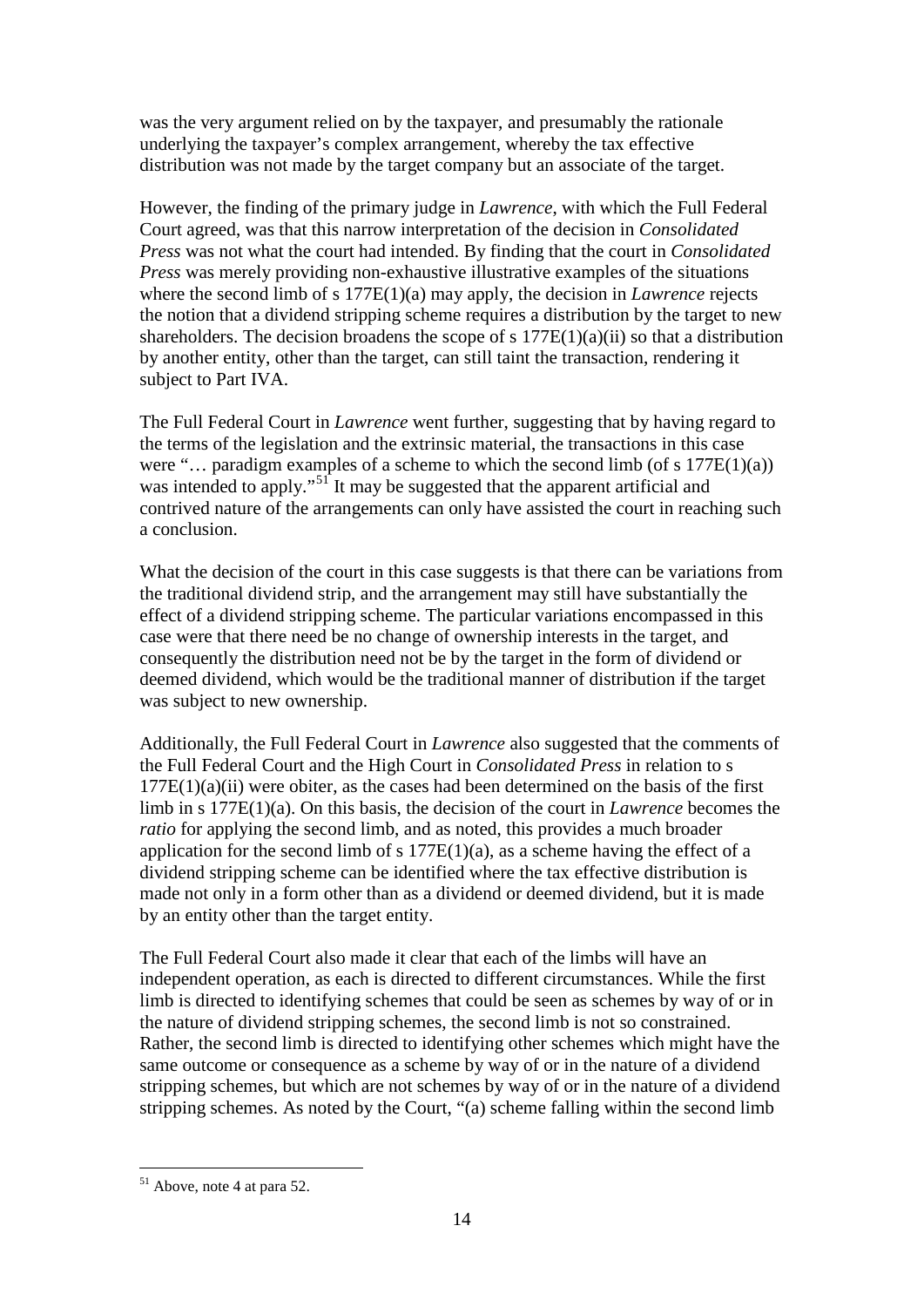may not, as in this case, fall within the first limb. On the other hand, a scheme falling within the first limb will never fall within the second limb."<sup>[52](#page-14-0)</sup>

This delineation by the court of the independent operation of the two limbs also arguably broadens the operation of the second limb of s  $177E(1)(a)$ . The second limb would be no longer limited to a scheme identified as a dividend stripping scheme, but would have a broader ambit to also encompass those other schemes not so characterised as dividend stripping schemes, but which have the same effect or outcome as a dividend stripping scheme. On this basis, s 177E(1)(a)(ii) has a potentially very wide scope, and becomes a provision to which tax planners may need to pay greater attention.

# **Concluding remarks**

As noted, s 177E(1) stands as part of the Part IVA anti-avoidance regime, but operates as an independent component separate from the general regime. The need for this separate provision was noted in the EM as relating to circumstances where it may not have been possible to identify a tax benefit to a taxpayer.

Within the first limb of s  $177E(1)(a)$ , the courts have been prepared to identify those characteristics which need to be present to conclude the existence of a scheme by way of or in the nature of dividend stripping. Schemes by way of, or in the nature of, dividend stripping would be expected to display some of the characteristics of a traditional dividend stripping arrangement, with a change in ownership of a target entity holding undistributed profits, and the new owners being able to access these profits in a more tax effective manner than would have been available to the former owners.

Under the operation of the second limb, the characterisation of schemes as having substantially the effect of a scheme by way of or in the nature of a dividend stripping has proven more problematic. While the High Court in *Consolidated Press* was prepared to identify some features which identify these schemes, the decision in *Lawrence* has demonstrated that these features cannot be seen as either exhaustive or determinative, and subsequent courts will not feel constrained or limited by the identification of these features. Rather, the decision highlighted that the factors identified in *Consolidated Press* were merely illustrative examples, and should not be relied on as prescribing limits on schemes which may fall within the characterisation of a scheme 'substantially having the effect of a scheme by way of or in the nature of a dividend stripping.'

This suggests that the second limb of s 177E(1) will be interpreted more broadly in identifying schemes having substantially the effect of dividend stripping. In particular, such schemes need not display the feature of a change in ownership of the target, and a distribution by the target as a dividend or deemed dividend, both of which would be features of a traditional dividend strip or a scheme by way of or in the nature of dividend stripping.

<span id="page-14-0"></span> $52$  Ibid.